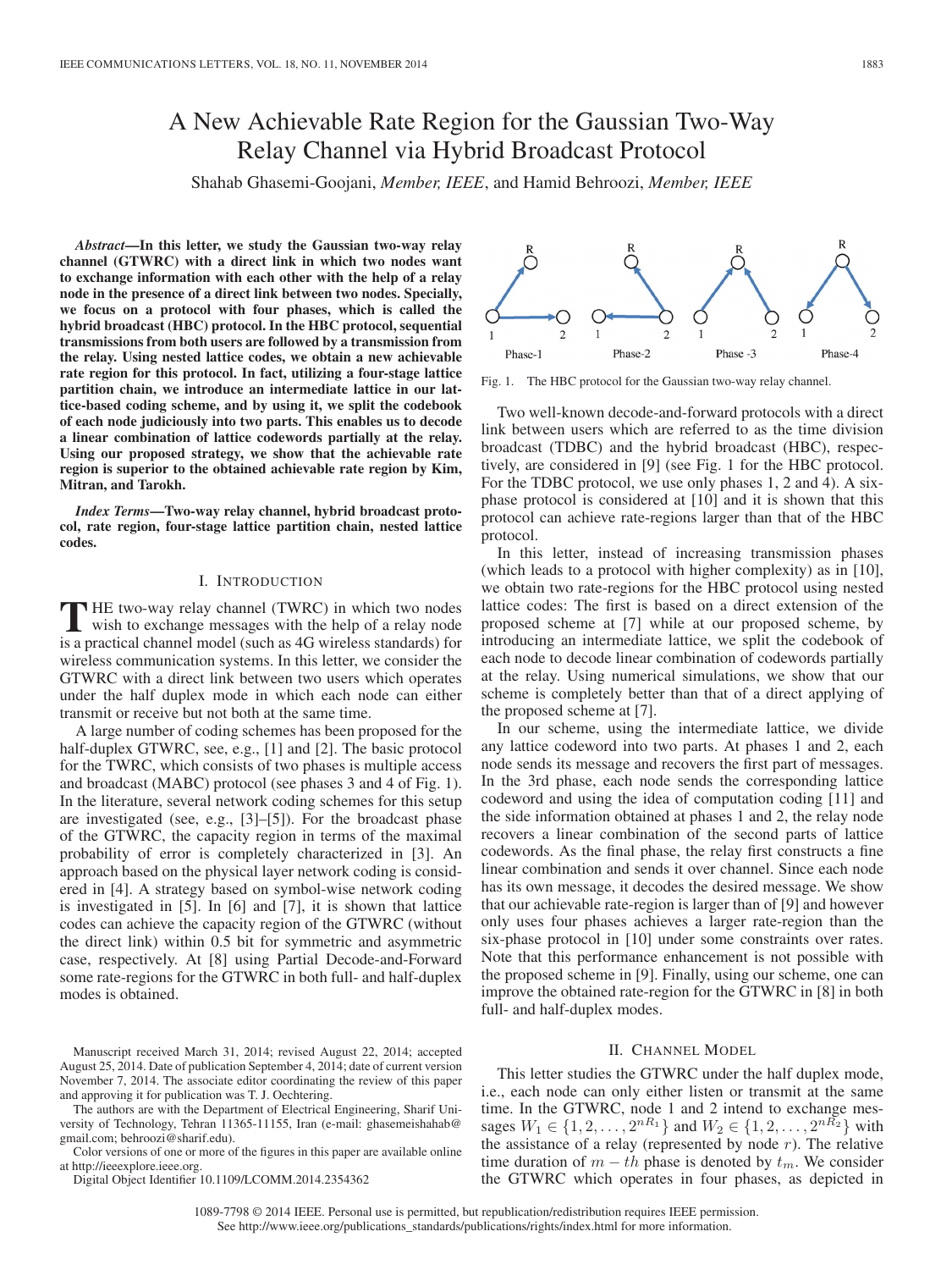Fig. 1. We refer to this protocol as the HBC protocol which is described by the following equations:

Phase 1 : 
$$
Y_2^{(1)} = g_3 X_1^{(1)} + Z_2^{(1)} Y_r^{(1)} = g_1 X_1^{(1)} + Z_r^{(1)}
$$
,  
\nPhase 2 :  $Y_1^{(2)} = g_3 X_2^{(2)} + Z_1^{(2)} Y_r^{(2)} = g_2 X_2^{(2)} + Z_r^{(2)}$ ,  
\nPhase 3 :  $Y_r^{(3)} = g_1 X_1^{(3)} + g_2 X_2^{(3)} + Z_r^{(3)}$ ,  
\nPhase 4 :  $Y_1^{(4)} = g_1 X_r^{(4)} + Z_1^{(4)} Y_2^{(4)} = g_2 X_r^{(4)} + Z_2^{(4)}$ ,

where  $g_i(i=1, 2)$  denotes the channel gain between node i and the relay node, and  $g_3$  denotes the channel gain between nodes 1 and 2.  $X_i^{(m)}$  and  $Y_i^{(m)}$  are transmit and received signals of node  $i(i = 1, 2, r)$  in phase m, respectively, and  $\mathbf{Z}^{(m)}_i$  is an i.i.d. Gaussian noise with zero mean and variance  $N_i$  in phase m. We assume that node i has the transmit power  $P_i$  for each phase.

## III. ACHIEVABLE RATE REGION

In this section, using a lattice-based coding scheme, we obtain two achievable rate-regions for the HBC protocol. For the preliminaries of lattice codes, due to the limited space, we refer the interested reader to [11] and [12]. The first scheme is based on the direct extension of the scheme in [7] for the full duplex GTWRC without a direct link while in the proposed scheme, we use an intermediate lattice in order to split the codewords.

#### *A. Rate-Region I: A Direct Extension of the Scheme in [7]*

In this extension, we use rate-splitting at both nodes, i.e., message  $W_i(i=1, 2)$  is represented by message  $W_{ai}$  at rate  $R_{ai}$  and message  $W_{bi}$  at rate  $R_{bi}$ . Thus,  $R_1 = R_{a1} + R_{b1}$  and  $R_2 = R_{a2} + R_{b2}$ . In phase 1, node 1 transmits its codeword for message  $W_{a1}$ , i.e.,  $\mathbf{X}_{a1}(W_{a1})$  at rate  $R_{a1}$  using random Gaussian codes. Similarly, node 2 transmits its codeword for message  $W_{a2}$ , i.e.,  $\mathbf{X}_{a2}(W_{a2})$  at rate  $R_{a2}$  in phase 2 using random Gaussian codes. At the end of phase  $i(i=1, 2)$ , node  $j(j \in \{1, 2\}, j \neq i)$  can estimate the desired message correctly if

$$
R_{ai} \le t_i C \left(\frac{g_3^2 P_i}{N_j}\right) \tag{1}
$$

where  $C(x) = \frac{1}{2} \log(1+x)$ . In order to communicate messages  $W_{b1}$  and  $W_{b2}$  in phases 3 and 4, we operate exactly the same as the proposed scheme in [7]. In phase 3, using nested lattice codes, nodes 1 and 2 map messages  $W_{b1}$  and  $W_{b2}$ to lattice points and transmit at  $R_{b1}$  and  $R_{b2}$ , respectively, and the relay decodes the modulo lattice summation. In phase 4, the relay broadcasts the modulo summation. From [7], we can see that the following rate-region is achievable:

$$
R_{bi} \le \min\left(t_3 \frac{1}{2} \log\left(\frac{g_i^2 P_i}{g_1^2 P_1 + g_2^2 P_2} + \frac{g_i^2 P_i}{N_r}\right), t_4 C \left(\frac{g_j^2 P_r}{N_j}\right)\right), (2)
$$

with  $i, j \in \{1, 2\}$  and  $i \neq j$ . Since  $R_i = R_{ai} + R_{bi}$ , using (1) and (2), the following rate-region is achievable

$$
R_i \le t_i C \left(\frac{g_3^2 P_i}{N_j}\right) + \min \left(t_3 \frac{1}{2} \log \left(\frac{g_i^2 P_i}{g_1^2 P_1 + g_2^2 P_2} + \frac{g_i^2 P_i}{N_r}\right), t_4 C \left(\frac{g_j^2 P_r}{N_j}\right)\right),
$$
 (3)

where  $i, j \in \{1, 2\}$  and  $i \neq j$ . Note that this scheme completely ignores the relay node at phases 1 and 2.

#### *B. Rate-Region II: Our Proposed Scheme*

The general idea behind our transmission scheme is that each transmitter divides the message into two parts using lattice codes. In phases 1 and 2, each node sends its message and then at the end of each phase, it decodes the first part of message. The relay node also similarly decode the first part of message at phases 1 and 2. In the third phase, users 1 and 2 send the entire messages to the relay. Using the obtained side-information at phases 1 and 2, the relay is able decode a linear combination of the second part of messages. In phase 4, the relay node first constructs a fine linear combination of messages and then sends this linear combination using random coding. Since each node knows its own message, it can decode the desired message easily. In the following, we explain our scheme in more details.

Without loss of generality, we assume that  $g_1^2 P_1 \ge g_2^2 P_2$ . Then, from [13], we choose four nested lattices  $\Lambda_1$ ,  $\Lambda_2$ ,  $\Lambda_b$ and  $\Lambda_c$  such that  $\Lambda_1 \subseteq \Lambda_2 \subseteq \Lambda_b \subseteq \Lambda_c$  where  $\Lambda_c$  is Poltyrevgood while lattices  $\Lambda_b$ ,  $\Lambda_1$  and  $\Lambda_2$  are simultaneously Rogersgood and Poltyrev-good. Lattices  $\Lambda_1$  and  $\Lambda_2$  have the following second moments:  $\sigma^2(\Lambda_i) = g_i^2 P_i$ ,  $(i=1, 2)$ . By lattices  $\Lambda_1$  and  $\Lambda_2$ , we satisfy the channel power constraints at nodes 1 and 2, respectively, and using lattice  $\Lambda_c$ , we generate codewords. On the other hand, to divide the lattice points at each node, we use intermediate lattice  $\Lambda_b$ . Based on the four-stage lattice partition chain  $\Lambda_1 \subseteq \Lambda_2 \subseteq \Lambda_b \subseteq \Lambda_c$ , each node generates a codebook as:

$$
\mathcal{C}_i = \{\Lambda_c \cap \mathcal{V}_i\}, \quad i = 1, 2 \tag{4}
$$

where  $V_i$  denotes the Voronoi region of lattice  $\Lambda_i$ . Now, using the intermediate lattice  $\Lambda_b$ , we divide  $\mathcal{C}_i$  as follows:

$$
\mathcal{C}_a = \{\mathcal{V}_b \cap \Lambda_c\}, \mathcal{C}_{bi} = \{\mathcal{V}_i \cap \Lambda_b\}.
$$
 (5)

Considering the *nearest neighbor quantizer*  $Q_Λ$  that maps any point  $x \in \mathbb{R}^n$  to the nearest lattice point, i.e.,  $\mathcal{Q}_{\Lambda}(x) =$  $\arg \min ||x - l||$ , and the *modulo-Λoperation* with respect to lattice  $\Lambda$  that returns the quantization error, i.e.,  $[x \mod \Lambda] =$  $x - Q(x)$ , we can write any lattice point  $V_i \in C_i$  as below:

$$
\boldsymbol{V}_i = [\boldsymbol{V}_{ai} + \boldsymbol{V}_{bi}] \bmod \Lambda_i, \tag{6}
$$

where

$$
\boldsymbol{V}_{ai} = \boldsymbol{V}_i \bmod \Lambda_b, \boldsymbol{V}_{bi} = [\boldsymbol{V}_i - \boldsymbol{V}_{ai}] \bmod \Lambda_i. \tag{7}
$$

We denote the associated rate of lattice points  $V_a$  and  $V_b$  by  $R_{ai}^{(m)}$  and  $R_{bi}^{(m)}$  for user *i* at phase *m*. The overall rate for user i which is the rate of any lattice point  $V_i \in \mathcal{C}_i$  is denoted by  $R_i$ . Before presenting our proposed scheme, note that node i maps message  $W_i$  to lattice point  $V_i \in \mathcal{C}_i$  using a one-to-one mapping. Thus, in the following, we only focus on recovering the lattice point  $V_i$ . On the other hand, by calculating the optimum phase durations,  $t_1$ ,  $t_2$ ,  $t_3$  and  $t_4$ , we can determine the codeword length at each phase as  $n_1 = \frac{\overline{t}_1}{T_s}$ ,  $n_2 = \frac{t_2}{T_s}$ ,  $n_3 = \frac{t_3}{T_s}$ , and  $n_4 = \frac{t_4}{T_s}$ , where  $T_s$  is the sampling interval. Accordingly, transmitted sequences as well as lattices in phase  $m$  have the block length  $n_m$ .

*1) Phases 1 and 2:* In phase  $i$   $(i = 1, 2)$ , node  $i$  sends the lattice points  $V_{ai}$  and  $V_{bi}$  using superposition coding as the following

$$
\boldsymbol{X}_i^{(i)} = \boldsymbol{X}_{ai}(\boldsymbol{V}_{ai}) + \boldsymbol{X}_{bi}(\boldsymbol{V}_{bi}),
$$

where  $X_{ai} \sim \mathcal{N}(0, \alpha P_i)$  and  $X_{bi} \sim \mathcal{N}(0, \bar{\alpha} P_i)$  are independent and  $\alpha \in [0, 1]$ . The relay node, using the joint-typicality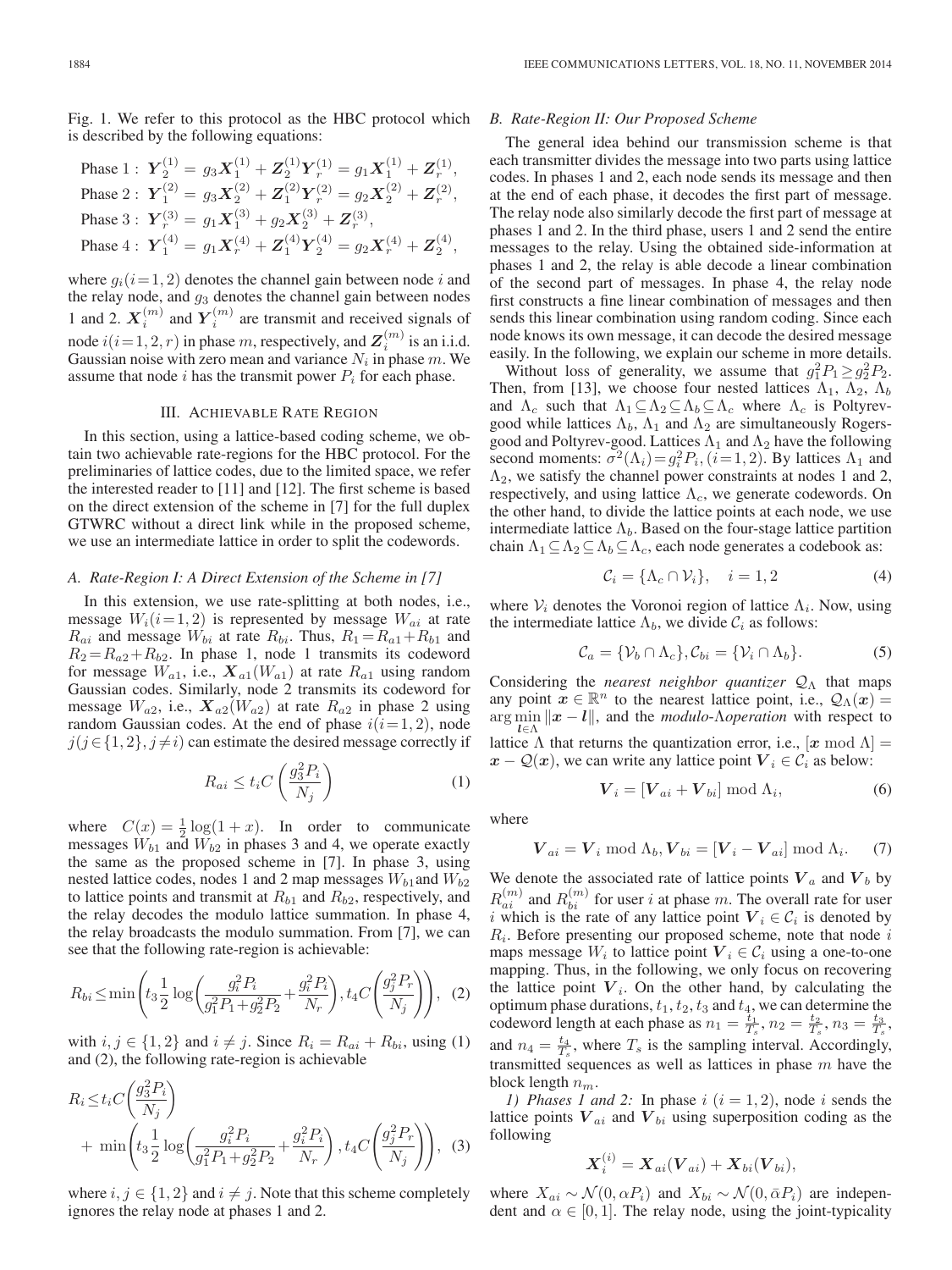argument, can correctly estimate  $V_{ai}$  if [14]

$$
R_{ai}^{(i)} \le C \left( \frac{\alpha g_i^2 P_i}{\bar{\alpha} g_i^2 P_i + N_r} \right), \qquad i = 1, 2. \tag{8}
$$

Note that at the relay node, we only decode  $V_{ai}$ . Thus, the preceding constraints are over the related rates with  $V_{ai}$ . On the other hand, at the end of phase 1 (2), node 2 (1) does not recover  $V_1(V_2)$ . However, at the end of phase 4, the received signal  $Y_2^{(1)}(Y_1^{(2)})$  is used to decode the lattice point  $V_1V_2$ ).

2) Phase 3: In this phase, node i sends  $V_i$  to the relay node. At the relay node, instead of decoding the information sent by the other nodes separately, it decodes a linear combination of the lattice points  $V_{b1}$  and  $V_{b2}$ . In more details, node i sends the following sequence over the channel

$$
\mathbf{X}_i^{(3)} = \frac{1}{g_i} [\mathbf{V}_i - \mathbf{D}_i] \bmod \Lambda_i, \ i = 1, 2,
$$
 (9)

where  $D_i \sim \text{Unif}(\mathcal{V}_i)$  and is known at both nodes and at the relay. Based on the Crypto lemma [12], we know that the power constraint at each node is satisfied. The relay by receiving  $Y_r^{(3)}$ tries to decode a linear combination of  $V_{b1}$  and  $V_{b2}$ . To do this, since the relay knows  $V_{a1}$  and  $V_{a2}$  from the previous phases, it first cancels their effects and performs the following operations:

$$
\mathbf{Y}_{dr}^{(3)} = \left[ \mathbf{Y}_r^{(3)} - \mathbf{V}_{a1} - \mathbf{V}_{a2} + \mathbf{D}_1 + \mathbf{D}_2 \right] \bmod \Lambda_1
$$
  
\n
$$
= \left[ g_1 \mathbf{X}_1^{(3)} + g_2 \mathbf{X}_2^{(3)} + \mathbf{Z}^{(3)} - \mathbf{V}_{a1} - \mathbf{V}_{a2} \right]
$$
  
\n
$$
+ \mathbf{D}_1 + \mathbf{D}_2 \bmod \Lambda_1
$$
  
\n
$$
= \left[ (\mathbf{V}_1 - \mathbf{V}_{a1}) + (\mathbf{V}_2 - \mathbf{V}_{a2}) \right]
$$
  
\n
$$
- \mathcal{Q}_{\Lambda_2} (\mathbf{V}_2 - \mathbf{D}_2) + \mathbf{Z}^{(3)} \bmod \Lambda_1
$$
  
\n
$$
= \left[ \mathbf{V}_{b1} + \mathbf{V}_{b2} + \mathcal{Q}_{\Lambda_2} (\mathbf{V}_2 - \mathbf{V}_{a2}) \right]
$$
  
\n
$$
- \mathcal{Q}_{\Lambda_2} (\mathbf{V}_2 - \mathbf{D}_2) + \mathbf{Z}^{(3)} \bmod \Lambda_1, \qquad (10)
$$

where  $\mathcal{Q}_{\Lambda_2}$ (.) shows the nearest neighbor quantizer w.r.t. lattice  $\Lambda_2$  and (10) is based on the distributive law for the modulo operation [11]and the fact that  $\Lambda_1 \subseteq \Lambda_2 \subseteq \Lambda_b$ . Since

$$
\boldsymbol{V}_{b-sum} \stackrel{\Delta}{=} [\boldsymbol{V}_{b1} + \boldsymbol{V}_{b2} + \mathcal{Q}_{\Lambda_2} (\boldsymbol{V}_2 - \boldsymbol{V}_{a2}) -\mathcal{Q}_{\Lambda_2} (\boldsymbol{V}_2 - \boldsymbol{D}_2)] \bmod \Lambda_1 \in \Lambda_b \quad (11)
$$

we can correctly decode  $V_{b-sum}$  if and only if lattice  $\Lambda_b$  is Poltyrev-good, i.e., [15]

$$
\frac{\text{Vol}\left(\mathcal{V}_b\right)^{\frac{2}{n}}}{2\pi e \text{Var}\left(\mathbf{Z}^{(3)}\right) \ge 1},\tag{12}
$$

where  $Vol(V_b)$  denotes the Voronoi region volume of lattice  $\Lambda_b$ . Now, we calculate the rate  $R_{bi}^{(3)}$  as the following

$$
R_{bi}^{(3)} = \frac{1}{n} \log \left( \frac{\text{Vol}(\mathcal{V}_i)}{\text{Vol}(\mathcal{V}_b)} \right) = \frac{1}{2} \log \left( \frac{\sigma^2(\Lambda_i)}{G(\Lambda_i)\text{Vol}(\mathcal{V}_b)^{\frac{2}{n}}} \right) (13)
$$
  

$$
\leq \frac{1}{2} \log \left( \frac{\sigma^2(\Lambda_i)}{G(\Lambda_i)2\pi e \text{Var} \left( \mathbf{Z}^{(3)} \right)} \right)
$$
  

$$
= \left[ \frac{1}{2} \log \left( \frac{g_i^2 P_i}{N_r} \right) \right]^+, \tag{15}
$$

where (13) is based on definition of the normalized second moment and (14) follows from (12). (15) is based on the fact that lattice  $\Lambda_i$  is Rogers-good, i.e.,  $G(\Lambda_i) \to \frac{1}{2\pi e}$ .

The advantage of our proposed scheme is enabling us to recover  $V_{b-sum}$  in another way. In fact, since we have applied superposition coding at phases 1 and 2, by first decoding  $V_{b1}$ and  $V_{b2}$  in this phase and then using  $V_{a1}$  and  $V_{a2}$  which are decoded at the previous phases and using dithers which are known at the relay node, we can easily recover  $V_{b-sum}$ . Therefore, the required rate-region for constructing this signal is:

$$
R_{bi}^{(i)} \le C\left(\frac{\bar{\alpha}g_i^2 P_i}{N_r}\right). \qquad \forall i = 1, 2. \tag{16}
$$

Now, using time sharing between (15) and (16), we get the following rate-region for estimating  $V_{b-sum}$ 

$$
R_{bi} \le t_i C \left(\frac{\bar{\alpha} g_i^2 P_i}{N_r}\right) + t_3 \left[\frac{1}{2} \log \left(\frac{g_i^2 P_i}{N_r}\right)\right]^+.
$$
 (17)

The relay node knows  $V_{a1}$  and  $V_{a2}$  from phases 1 and 2. Thus, in order to send its information at phase 4, first constructs the following signal:

$$
\mathbf{V}_{Sum} \stackrel{\Delta}{=} [\mathbf{V}_{b-sum} + \mathbf{V}_{a1} + \mathbf{V}_{a2}] \bmod \Lambda_1,\n= [[\mathbf{V}_{a1} + \mathbf{V}_{b1}] + [\mathbf{V}_{a2} + \mathbf{V}_{b2}] +\n\mathcal{Q}_{\Lambda_2} (\mathbf{V}_2 - \mathbf{V}_{a2}) - \mathcal{Q}_{\Lambda_2} (\mathbf{V}_2 - \mathbf{D}_2)] \bmod \Lambda_1\n= [\mathbf{V}_1 + \mathbf{V}_2 + \mathcal{Q}_{\Lambda_2} (\mathbf{V}_{a2} + \mathbf{V}_{b2}) +\n\mathcal{Q}_{\Lambda_2} (\mathbf{V}_2 - \mathbf{V}_{a2}) - \mathcal{Q}_{\Lambda_2} (\mathbf{V}_2 - \mathbf{D}_2)] \bmod \Lambda_1 (18)
$$

where  $(18)$  follows from the distributive law for the modulo.

*3) Phase 4:* In this phase, the relay node using random coding starts to broadcast its understanding from the previously received signals,  $V_{Sum}$ , to the users. Based on our first assumption on power constraints,  $R_1 \geq R_2$ . Thus, by the Crypto lemma, the cardinality of  $V_{Sum}$  is  $2^{n_3 R_1^{(3)}}$ .

We choose the Gaussian distribution  $P(x_r)$  with mean zero and variance  $P_r$  and generate  $2^{n_4 R_1^{(4)}}$  codewords  $\boldsymbol{X}_r^{(4)}$  using this distribution. The relay maps  $V_{Sum}$  to  $X_r^{(4)}(V_{Sum})$  and then sends it over the channel. Note that for having a one-to-one mapping between lattice codewords  $\boldsymbol{V}_{Sum}$  and  $\boldsymbol{X}_{r}^{(4)}(\boldsymbol{V}_{Sum})$ , we must have  $n_3 R_1^{(3)} = n_4 R_1^{(4)}$ . Node *i* by receiving the sequences  $\boldsymbol{Y}_i^{(j)}$  and  $\boldsymbol{Y}_i^{(4)}$ , where  $i, j \in \{1, 2\}$  and  $i \neq j$ , at phases  $j$ and 4, estimates the message of node j,  $V_j$ , as  $\hat{V}_j$  if two unique codewords  $X_r^{(4)}(\hat{V}_{Sum}) \in C_i^{(4)}$  and  $X_j^{(j)}(\hat{V}_j)$  exist such that  $(X^{(4)}_r(\hat{V}_{Sum}), X^{(j)}_j(\hat{V}_j), Y^{(j)}_i, Y^{(4)}_i)$  are jointly typical, where  $\mathcal{C}_1^{(4)} \!=\! \Big\{ \bm{X}_r^{(4)} (\bm{\widehat{V}}_{Sum}) \!:\! \bm{\widehat{V}}_{Sum} \!=\! \left[V_1 + \bm{v}_2 + \mathcal{Q}_{\Lambda_2} (\bm{v}_{a2} + \bm{v}_{b2}) \right]$  $+\mathcal{Q}_{\Lambda_2}(\boldsymbol{v}_2 - \boldsymbol{v}_{a2}) - \mathcal{Q}_{\Lambda_2}(\boldsymbol{v}_2 - \boldsymbol{D}_2)] \bmod \Lambda_1, \boldsymbol{v}_2 \in \mathcal{C}_2 \Big\},$ 

and

$$
\mathcal{C}_2^{(4)} = \Big\{ \mathbf{X}_r^{(4)}(\widehat{\mathbf{V}}_{Sum}) : \widehat{\mathbf{V}}_{Sum} = [\mathbf{v}_1 + \mathbf{V}_2 + \mathcal{Q}_{\Lambda_2}(\mathbf{V}_{a2} + \mathbf{V}_{b2}) + \mathcal{Q}_{\Lambda_2}(\mathbf{V}_2 - \mathbf{V}_{a2}) - \mathcal{Q}_{\Lambda_2}(\mathbf{V}_2 - \mathbf{D}_2)] \bmod \Lambda_1, \mathbf{v}_1 \in \mathcal{C}_1 \Big\}.
$$

Note that the cardinality of codebook  $\mathcal{C}_i^{(4)}$  is  $2^{n_4 R_i^{(4)}}$ . From the argument of random coding/jointly typical decoding [14], node i can recover  $V_j$  if

$$
R_i \le t_i C \left(\frac{g_3^2 P_i}{N_j}\right) + t_4 C \left(\frac{g_j^2 P_r}{N_j}\right). \tag{19}
$$

For calculating the preceding rate, note that the codewords  $X_j^{(j)}$  and  $X_r^{(4)}$  are independent.